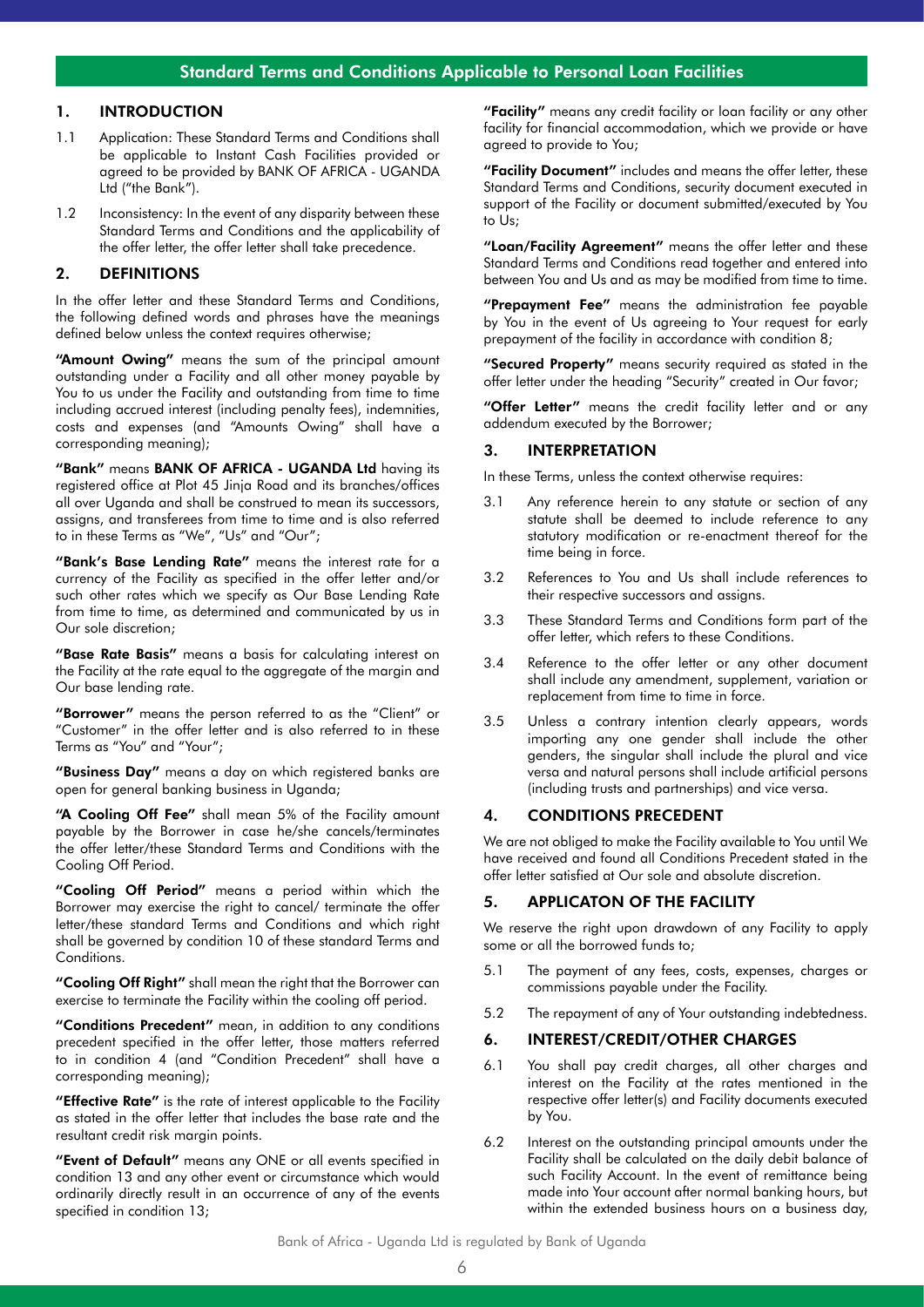we will have the discretion to value date such remittance on the next succeeding business day for purpose of calculation of interest.

- 6.3 Interest and all other charges shall accrue on a daily basis and shall be computed on the basis of 365/360 days. We may alter the method of calculating interest at any time with prior notice to You.
- 6.4 Where the Facility or security for the Facility becomes a subject of judicial review or process, interest of the Facility will continue to accrue and will be payable both before and after judgment. Interest is to be calculated and compounded in accordance with the usual practice of the Bank from time to time. The Borrower agrees that the Bank's right to compound interest shall continue notwithstanding that the relationship of the Bank and the Borrower may have ceased to exist by reason of a demand or otherwise until the date of full payment (both before and after judgment).
- 6.5 Base Lending Rate Basis
	- i. If and so long as the base lending rate basis applies, interest shall accrue at the rate per annum equal to the aggregate of the margin and the base rate from time to time and shall be payable monthly in arrears by the Borrower. The base rate shall be a fluctuating rate, which we shall determine at Our absolute discretion.
	- ii. We reserve the right to determine and change the applicable base rate(s) margin over the base rate, and methods of calculating the interest applicable from time to time with full power and authority to charge different rates for different accounts and, or transactions.

#### 7. CHANGE OF INTEREST RATE

- 7.1 We shall be entitled at Our absolute discretion at any time and from time to time to vary the Bank's Base Lending Rate which variance shall affect or change the effective interest rate for the Facility;
- 7.2 We shall communicate the change of Our Base Lending Rate by publication on the notice board of the concerned branch of the Bank, website or in the Newspapers.
- 7.3 The Borrower specifically waives any other forms of notices for any change in Our Base Lending Rate and the notices stated above shall be deemed to be sufficient notice of variation in rate of interest.

# 8. CANCELATION OF THE FACILITY BY THE BORROWER - COOLING OFF PERIOD

You may within 10 (ten) working days from the date of signing the offer letter and these Standard Terms and Conditions cancel or terminate the same by delivering to Us an unconditional and irrevocable written notice of termination signed by You or Your authorized agent clearly referring to the Facility being terminated. We shall thereafter terminate the Facility upon You fulfilling the following conditions;

- 8.1 Paying off the full Facility amount if already disbursed and drawn down, administrative charges /fees and all costs incurred by the Bank prior to You exercising the cooling off right. Failure of which the Facility will run for its duration and as agreed upon by the parties.
- 8.2 You paying to Us the Cooling Off Fee herein defined.
- 8.3 You unconditionally undertaking to indemnify Us against any third party claims or any other or loss that may arise as a result of You exercising the Cooling Off Right;

8.4 For purposes of this clause 10, the Cooling Off Right shall expire on the l0th working day after signing and accepting the o ffer letter.

*Note: A Borrower exercising the 'cooling off right' must have been granted a facility of not less than UGX 3,000,000 (Three Million Shillings Only) for a period/ duration of at least one (1) year.*

# 9. REPAYMENT OF THE FACILITY

- 9.1 You shall repay the Facility an interest whether or not ON DEMAND at the times/dates and in the amounts stated in the offer letter under the heading "Term and Repayment".
- 9.2 The above notwithstanding, the Facility is repayable on DEMAND. As a result, we may without assigning any reason terminate the Facility and demand immediate payment of the Amount Owing.
- 9.3 Payments of the Facility made after the due dates shall attract a penalty fee/penal interest, which fee shall be charged on both the principal amount and interest overdue.
- 9.4 Reduction of Installments: if the whole Facility shall not have been disbursed or drawn down by the final drawdown or disbursement date, the Facility shall be repaid in installments agreed upon in the offer letter but the installment amount may be reduced pro-rata by us in writing.
- 9.5 Review of Installments and repayment dates: Any review or change of the repayment installment amounts or repayment reschedule shall be approved by us and communicated to You in writing. However, any installment amount changed as a result of Our revision of the Interest rate need not be agreed upon between with You.
- 9.6 Repayments of the Facility shall be made in the currency in which the Facility was disbursed ('currency amount'). Any money received or paid in a currency other the currency amount shall be converted by Us into the currency amount using the Our prevailing spot rate of exchange for such conversion so as to cover Your obligations or liabilities. You shall be responsible for any loss arising from any fluctuation in exchange rates.
- 9.7 All payments by You or Your representative(s) in respect of the Facility shall be made in full without set-off deductions or counterclaims and free of and without deduction for or on account of tax unless You are required by law to make any such payments subject to such withholdings or deduction, in which case You shall pay such additional amount to Us as may be necessary in order that the actual amount received after such withholding or deduction shall be equal to the amount that would have been received if such withholding or deduction were not required. You shall fully indemnify Us from any liability with respect to the delay or failure to pay any required taxes or charges. Without prejudice to the foregoing, You shall complete such forms and documentation as may be required from time to time by Us.

## 10. BORROWER'S OBLIGATIONS

The Borrower covenants with the Bank that he/ she/they;

- 10.1 Shall utilize the Facility for the purpose for which it was sanctioned/granted as stated in the offer letter and for no other purpose whatsoever.
- 10.2 Shall effect all payments in respect of or on account of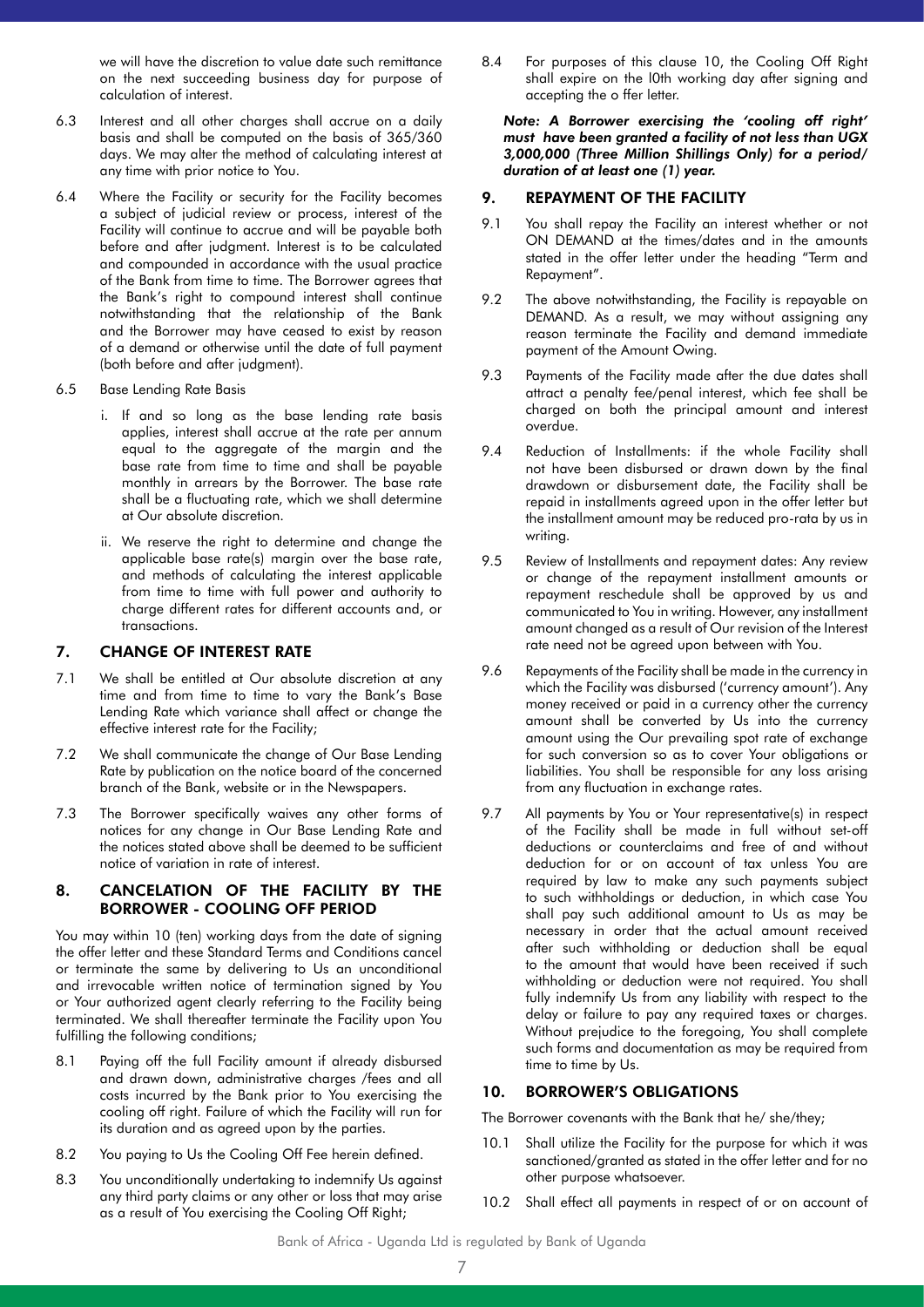the Facility and the interest thereon free of any exchange rates or commission, withholding tax or other taxes and other similar expenses by credit to such Bank accounts.

- 10.3 Shall not take or allow any action, which would cause any creditor of the Borrower or security to the Bank to rank in priority to or Pari passu with the security of Facility herein created without written consent of the Bank.
- 10.4 Shall not during the continuance/ subsistence of the Loan/ Facility Agreement borrow from any other financial/credit institution or moneylender without the written consent of the Bank.
- 10.5 Shall not become surety, guarantor, for or give indemnity on behalf of any third party or render him/herself liable in any way whatsoever for the debts or engagements of any other party except with written authority from the Bank.

#### 11. EVENTS OF DEFAULT

Regardless of whether it is Your fault or not, an event of default shall arise when any of the following happen:

- 11.1 You neglect/fail/forget to pay Us any amount or installment payable on its due date whether or not demanded; or
- 11.2 You fail to comply with any of Your obligations or You breach any of the terms/conditions/covenants express or implied under the offer letter, these standard Terms and Conditions or any Facility Document whether or not notice has been given to You; or
- 11.3 You have committed a dishonest act; or
- 11.4 You use Your Facility for any purpose other than that specified in the offer letter, or
- 11.5 A Receiver, trustee, official assignee, statutory manager, administrator or similar officer is appointed in respect of You or any of Your assets; or You are unable to pay Your debts with third parties; or
- 11.6 In Our reasonable opinion, a material adverse change occurs to You; or
- 11.7 If any legal or criminal proceedings of any nature shall be instituted against You and are likely to affect Your obligations under the Facility; or
- 11.8 You die, become insane or become in any way legally incapacitated; or
- 11.9 It becomes impossible, for any reason, for You to perform any of Your obligations under any Facility Document to which You are a party; or
- 11.10 Any Facility Document or Security or Security Document becomes or is claimed to be invalid or unenforceable in whole or in part or is claimed to have effect otherwise than in accordance with its terms or is withdrawn, revoked, or becomes defective; or
- 11.11 If any representation or warranty, statement or undertaking made or deemed to be made or information provided to Us by You prior to the grant of the Facility or during the Facility period is or becomes incorrect or misleading or turns out to be false or untrue; or
- 11.12 If You cross default with other creditors within or outside the Bank, and any of Your properties is advertised for sale or is being realized to recover a debt.

# 12. CONSEQUENCES OF DEFAULT

In case ANY of the events stated in condition 13 takes place the Bank may or shall without prejudice to Our rights and remedies do ANY of the following;

- 12.1 Cancel, suspend and demand the Amount Owing;
- 12.2 Declare any or all the Facility amount, interest, and expenses/costs are due and payable either immediately or at such later date as we may specify in the recall notice whereupon that indebtedness wilt become so due and payable;
- 12.3 Request that You rectify the default identified within a given period of time, failure of which the whole Facility shall be due for full payment; or
- 12.4 Exercise all rights under in Facility or Security Document.

## 13. INDEMNITY

You agree to indemnify and hold us harmless against any loss, expense and liability sustained or incurred by Us (including any loss of profit) as a result of:

- 13.1 The occurrence of any Event of Default;
- 13.2 Any failure by You in complying with Your obligations under a Facility or Facility Document;
- 13.3 An amount payable to Us under the Facility or a Document not being paid when due;
- 13.4 Any amount not being drawn on the intended date for drawing; or
- 13.5 Any amount owing being paid earlier than originally due (even if that prepayment is permitted by the Documents or is required by us);
- 13.6 Any payment to Us of the amount we certify is required to indemnify Us for that loss, expense or other liability.

## 14. APPLICATION OF THE CREDIT FACILITY MONEYS RECOVERED BY THE BANK

If any sum is paid or recovered in respect of Your Facility payment obligation to the Bank is less than the amount then owing, We may apply that sum in such manner; first to fees/penalties/ expenses, second to interest and thirdly to principal debt or any amount due in such proportions and order and generally in such manner as We think fit and any balance shall be credited on to Your account.

## 15. SET OFFs COMBINATION OR CONSOLIDATION OF ACCOUNTS

You hereby authorize Us to apply (without prior notice or demand) to combine, consolidate or merge all or any Your account(s) and liabilities held with Us or anywhere whether in or outside the Republic of Uganda and We may transfer or set off any sums in credit in such accounts towards satisfaction of any of the Your Facility, debt or liabilities whether actual or contingent, primary or collateral notwithstanding that the credit balances on such accounts and the liabilities on any other accounts may not be expressed in the same currency and We are hereby authorized by You to effect any necessary conversions at Our own rate of exchange then prevailing.

## 16. COSTS, EXPENSES AND FEES

16.1 All costs and expenses, legal or otherwise connected to the realization of security and the recovery of monies owing under the Facility including debt recovery fees,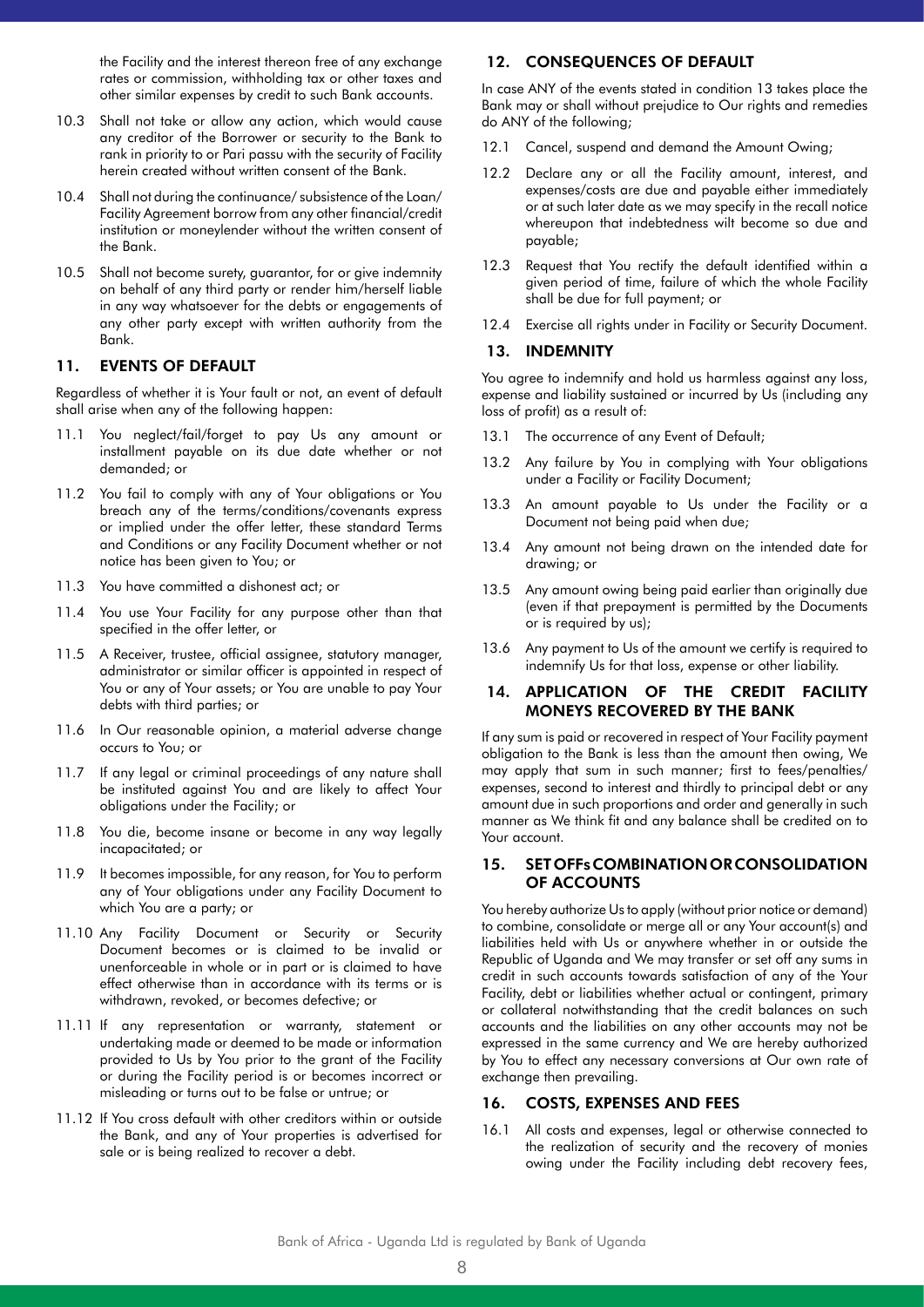fees towards legal services and fees arising from any legal proceedings of whatsoever nature by the Us or You or a 3rd Party in relation to the Facility or Your account or assets shall be payable by You whether or not on demand, on full indemnity basis together with interest from the date the costs and expenses are incurred to the date of payment in full at such rate as We may prescribe.

16.2 You shall pay all stamp duty, registration fees, perfection of security fees, valuation fees, survey fees, legal fees, advocates fees to the Bank lawyers, insurance premiums should You not renew an insurance policy at expiry and other out of pocket expenses of any kind whatsoever required in respect of the Facility or Security. We shall debit any such fees or expenses from Your account or We may at Our discretion where applicable meet such expenses with the right to charge interest on all such amounts due and unpaid or expensed on Your behalf at such rate as We may from time to time determine.

# 17. DISCLOSURE

You authorize Us to disclose and discuss Your Facility or Bank Account (s) and financial affairs at any time with:

- 17.1 Our accountants, auditors, legal and financial advisers or parent, subsidiaries or related companies.
- 17.2 Any regulatory or supervisory authority including fiscal authority in any jurisdiction.
- 17.3 The Credit Reference Bureau
- 17.4 To any person or office in compliance with a COurt Order or any relevant laws.
- 17.5 Asset Reconstruction Company established by law or contract
- 17.6 On a confidential basis, to a potential assignee, transferee, successor or other person with whom we have or may contemplate having contractual relations in connection with a Facility or any Document, any information about You whether or not that information was obtained in confidence and whether or not that information is publicly available.

## 18. WAIVER

No failure to exercise any right under the Facility Document will operate as a waiver of that right. No waiver by Us of Our rights under a Loan/Facility Agreement or other Facility Document will be effective unless it is in writing signed by Our Authorized Officer.

#### 19. AUTHORITY TO DEBIT BORROWER'S ACCOUNT

You hereby instructs Us at any time and without notice to deduct from any account You hold with Us, Your Facility re-payment obligations or monies due for payment, required stamp duty for registration of this agreement, Insurance premiums, legal costs incurred by a Bank lawyer to effect any required registrations as instructed by the Bank, ordinary bank charges in accordance with the bank tariff, any fees incurred as a result of recovery of the any outstanding loan amount, any fees/costs payable under the Facility granted to You.

## 20. AMENDMENTS

Except as otherwise provided in these Terms, no amendment to any Facility Document will be effective unless it is in writing signed by all the parties to that Document.

# 21. Your WARRANTIES, REPRESENTATIONS AND UNDERKINGS

You acknowledge, represent and warrant to us that:

- 21.1 You have the power to enter into and perform the loan/ facility Agreement and all other Facility Documents to which You are a party and have taken all the necessary actions to authorize the execution, performance and delivery of the loan/facility Agreement and all other Documents in accordance with their respective terms.
- 21.2 Your entry into the Loan/Facility Agreement(s) and the Documents will not violate any provision of any law or regulation or any orderof any Government, Judicial or Public body or Authority in Uganda; and
- 21.3 These terms and Facility Documents constitute legal, binding and valid obligations enforceable in accordance with their respective terms.

#### 22. AMENDMENT AND TERMINATION

- 22.1 The Terms and Conditions herein contained may be amended from time to time by an addendum or Supplementary Terms and Conditions to the effect and extent only as may be set out in such Supplementary Terms and Conditions.
- 22.2 The obligations under this Agreement will, unless renewed in writing, expire and automatically terminate on payment of the Amount Owing payable to Our satisfaction, except where otherwise expressly stated.
- 22.3 The Loan/facility Agreement once signed by the parties remains in full force and effect, subject to termination as aforesaid, throughout the life of the Facility.

## 23. GENERAL TERMS

- 23.1 Assignment of Loan/facility Agreement: You shall not assign all or any part of Your rights, obligations or benefits under this agreement without Our written consent.
- 23.2 In event of Your default on the terms of Your Facility, We may assign the Facility or the recovery of the Facility to an agent or Asset Reconstruction Company, with or without first notice to You.

*23.2 Notice: Any notice or demand for payment shall be deemed properly served if it is delivered by hand, or sent by registered mail post to the addresses shown in the offer letter or facsimile to the address(es) or facsimile number or to any other address or facsimile number You may notify Us in writing or to Your employer. A notice or demand, if delivered by hand, shall be deemed to be received at the time of delivery whether or not acknowledged received by You or Your employer or if sent by registered post, shall be deemed to be received by You 5 days after posting and if sent by facsimile, shall be deemed to be received at the time of transmission.*

- 23.3 Checks with Credit Reference Bureau: We may at any time during the credit facility period carry out credit checks with the Credit Reference Bureau regarding to any or all credits held by You in any financial/credit institution.
- 23.4 Review: We may periodically review Your Facility and have the right to cancel, reduce or amend Your Facility in Our absolute discretion. Without prejudice to the foregoing, where We are not satisfied;
	- i. With the operation of the Facility Account; or